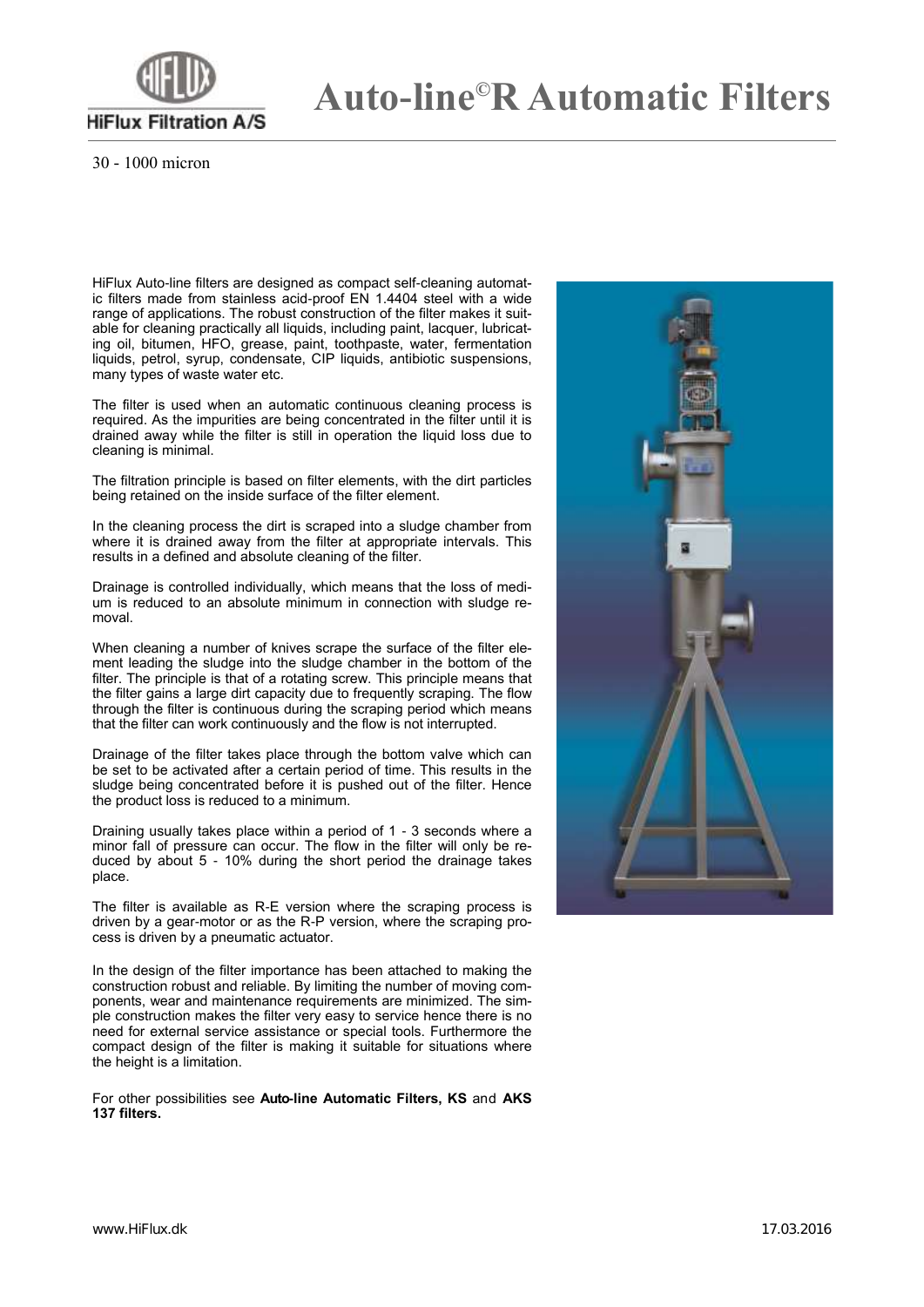

#### **MLR-P**





### **MLR-E**





HiFlux Auto-line filters are manufactured from stainless acid-proof EN 1.4404 steel. The filter meets current standards and norms for pressure vessels, complies with the EMC directive and is CE labelled. The MLR-E filter is available ready for installation, complete with electronic controller and automatic drainvalve. In addition, the MLR-P filter is available with or without pneumatic controller.

| Design pressure:                | 16 bar                                             |
|---------------------------------|----------------------------------------------------|
| Test pressure:                  | According to EN 13445                              |
| Max differential pressure:      | 3.0 <sub>bar</sub>                                 |
| Max working temperature:        | 150°C (Fluid grp. 2 and steam pre. $\leq$ 0,5 bar) |
| Volume:                         | 15 litres                                          |
| Weight:                         | 55 kg                                              |
| Power supply (for R-E version): | 3 x 230/400V, 50 Hz                                |
| Air supply (for R-P version):   | 5-7 bar, filtered                                  |
| Flange connection:              | DN65 EN 1092-1/11                                  |
| Drain:                          | $Rp1 (Rp11/2, Rp2)$                                |
| Sludgechamber volume:           | 0.9 litres                                         |
| Filtration:                     | 30-50-100-150-200-300-500-1000 micron              |
|                                 |                                                    |

Special versions can be supplied according to customer requirements - typically other temperature and/or pressure levels.

#### **Capacity**

(at a viscosity of 1 cSt and as a pressure filter)

|                | <b>Strainer area</b> |      |      | Capacity in m <sup>3</sup> /h / micron |      |      |      |      |      |
|----------------|----------------------|------|------|----------------------------------------|------|------|------|------|------|
| Diff. pressure | cm <sup>2</sup>      | 30   | 50   | 100                                    | 150  | 200  | 300  | 500  | 1000 |
| 0,05           | 1500                 | 12.0 | 14.0 | 22.0                                   | 24.0 | 24.0 | 24.0 | 24.0 | 24.0 |
| 0,10           | 1500                 | 15.0 | 18.0 | 28.0                                   | 31.0 | 31.0 | 31.0 | 31.0 | 31.0 |
| 0,15           | 1500                 | 19.0 | 23.0 | 36.0                                   | 37.0 | 39.0 | 39.0 | 39.0 | 39.0 |
| 0,20           | 1500                 | 24.0 | 27.0 | 44.0                                   | 45.0 | 47.0 | 47.0 | 47.0 | 47.0 |

The filter should only be installed as a pressure filter in systems which have a positive overpressure (the surroundings must be taken into consideration).

All Auto-line filters are standardly produced according to the pressure equipment directive 97/23/EC article 3, section 3, but can be delivered with approval according to category I, II, III or IV.

Auto-line filters can be delivered with approval for use in explosive atmospheres (zone 1/21) according to directive 94/9/EC.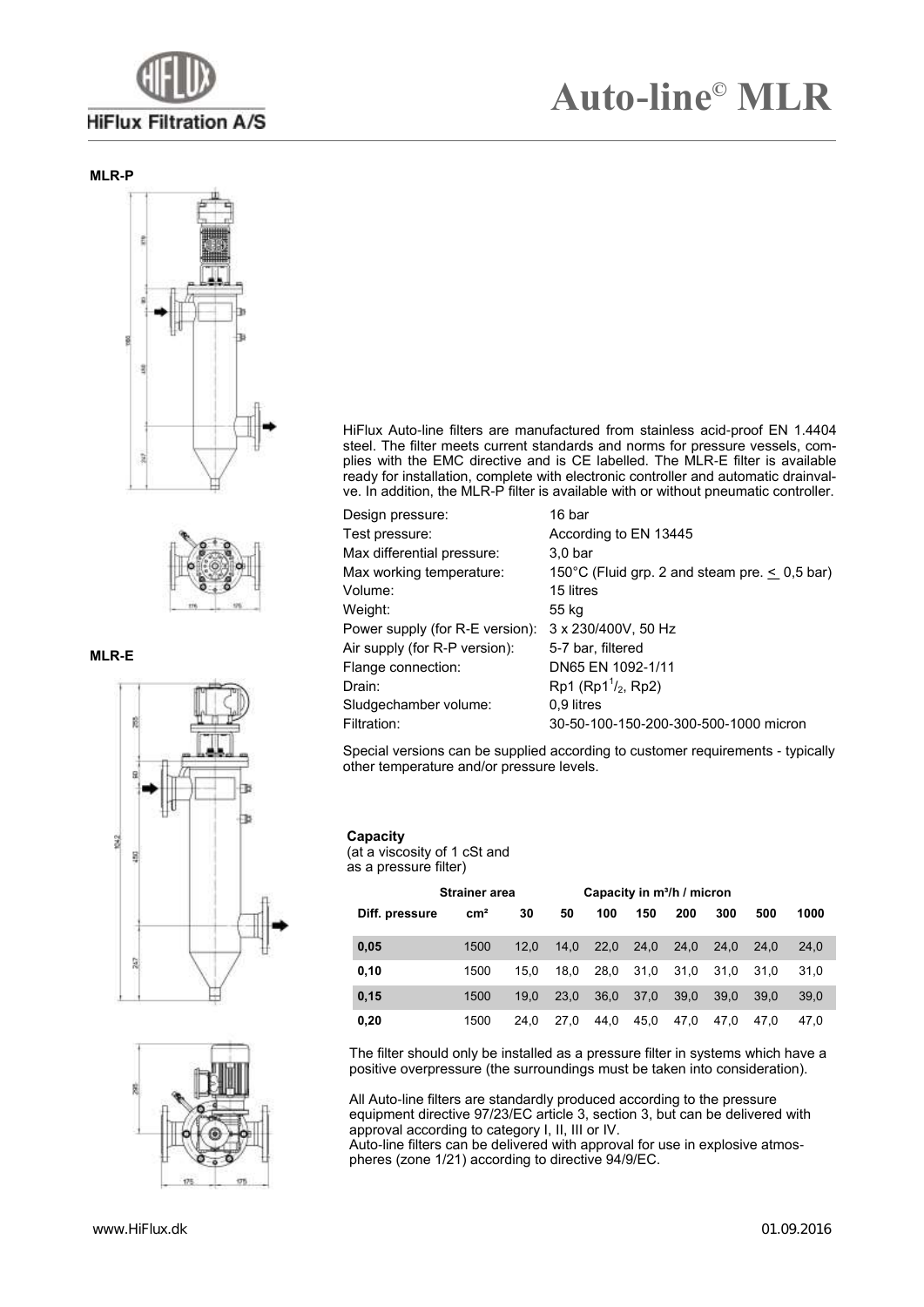



LR-E



HiFlux Auto-line filters are manufactured from stainless acid-proof EN 1.4404 steel. The filter meets current standards and norms for pressure vessels, complies with the EMC directive and is CE labelled. The LR-E filter is available ready for installation, complete with electronic controller and automatic drainvalve. In addition, the LR-P filter is available with or without pneumatic controller.

| Design pressure:                | 16 bar                                             |
|---------------------------------|----------------------------------------------------|
| Test pressure:                  | According to EN 13445                              |
| Max differential pressure:      | 3.0 <sub>bar</sub>                                 |
| Max working temperature:        | 150°C (Fluid grp. 2 and steam pre. $\leq$ 0,5 bar) |
| Volume:                         | 27 litres                                          |
| Weight:                         | 85 kg                                              |
| Power supply (for R-E version): | 3 x 230/400V, 50 Hz                                |
| Air supply (for R-P version):   | 5-7 bar, filtered                                  |
| Flange connection:              | DN80 EN 1092-1/11                                  |
| Drain:                          | $Rp1 (Rp11/2, Rp2)$                                |
| Sludgechamber volume:           | 2.1 litres                                         |
| Filtration:                     | 30-50-100-150-200-300-500-1000 micron              |

Special versions can be supplied according to customer requirements - typically other temperature and/or pressure levels.

#### **Capacity**

(at a viscosity of 1 cSt and as a pressure filter)

|                | <b>Strainer area</b> |    |    |     | Capacity in m <sup>3</sup> /h / micron |     |     |     |      |
|----------------|----------------------|----|----|-----|----------------------------------------|-----|-----|-----|------|
| Diff. pressure | $\rm cm^2$           | 30 | 50 | 100 | 150                                    | 200 | 300 | 500 | 1000 |
| 0,05           | 2175                 | 20 | 22 | 36  | 39                                     | 39  | 39  | 39  | 39   |
| 0,10           | 2175                 | 29 | 33 | 48  | 48                                     | 48  | 48  | 48  | 48   |
| 0,15           | 2175                 | 34 | 40 | 55  | 58                                     | 58  | 60  | 60  | 60   |
| 0,20           | 2175                 | 37 | 45 | 63  | 66                                     | 66  | 66  | 66  | 66   |

The filter should only be installed as a pressure filter in systems which have a positive overpressure (the surroundings must be taken into consideration).

All Auto-line filters are standardly produced according to the pressure equipment directive 97/23/EC article 3, section 3, but can be delivered with approval according to category I, II, III or IV. Auto-line filters can be delivered with approval for use in explosive atmospheres (zone 1/21) according to directive 94/9/EC.



www.HiFlux.dk

17.03.2016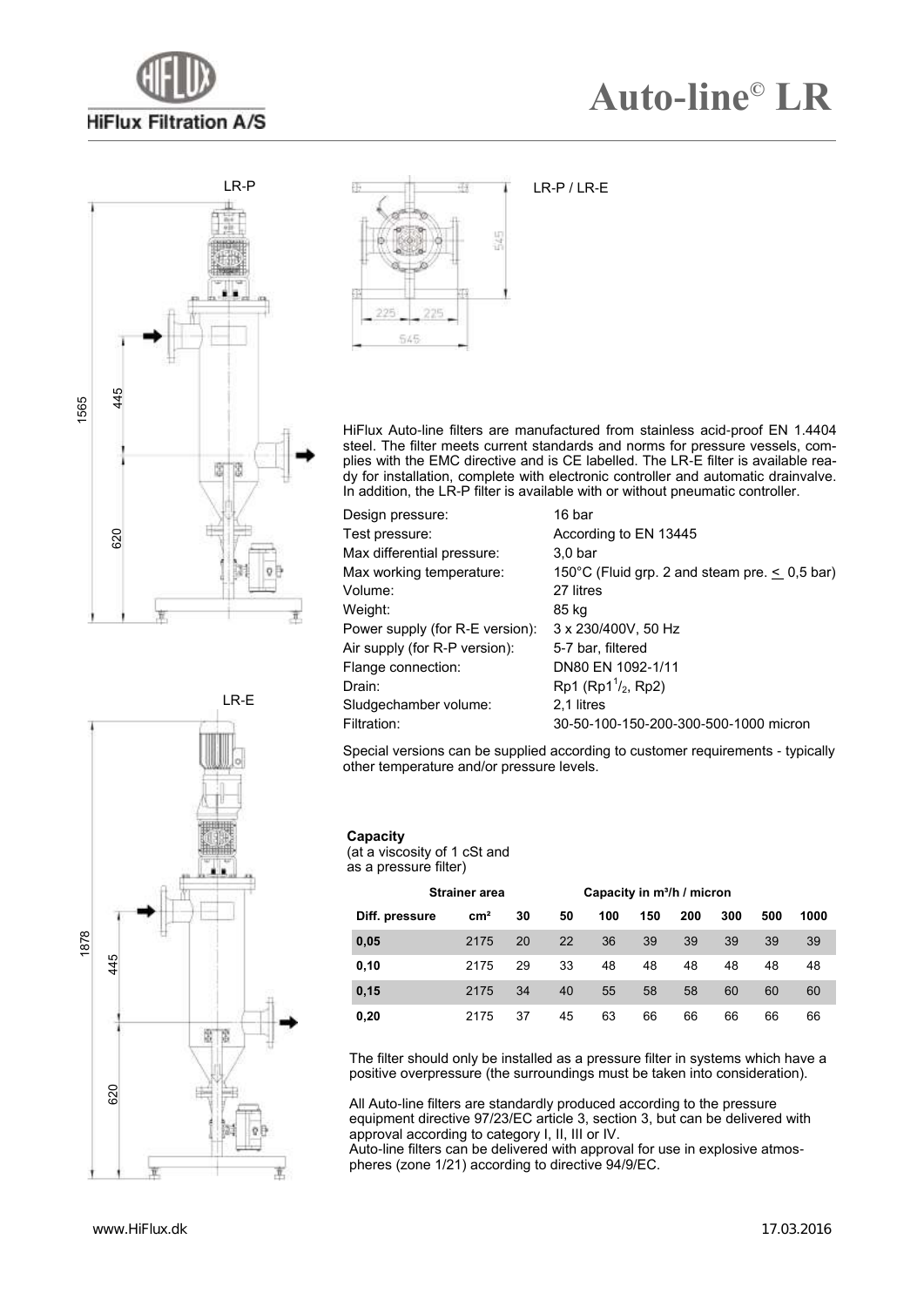







XLR-P / XLR-E

HiFlux Auto-line filters are manufactured from stainless acid-proof EN 1.4404 steel. The filter meets current standards and norms for pressure vessels, complies with the EMC directive and is CE labelled. The XLR-E filter is available ready for installation, complete with electronic controller and automatic drainvalve. In addition, the XLR-P filter is available with or without pneumatic controller.

| Design pressure:                | 16 bar                                             |
|---------------------------------|----------------------------------------------------|
| Test pressure:                  | According to EN 13445                              |
| Max differential pressure:      | 3.0 <sub>bar</sub>                                 |
| Max working temperature:        | 150°C (Fluid grp. 2 and steam pre. $\leq 0.5$ bar) |
| Volume:                         | 35 litres                                          |
| Weight:                         | 95 kg                                              |
| Power supply (for R-E version): | 3 x 230/400V, 50 Hz                                |
| Air supply (for R-P version):   | 5-7 bar, filtered                                  |
| Flange connection:              | DN100 EN1092-1/11                                  |
| Drain:                          | $Rp1 Rp1^{1/2}$ , Rp2                              |
| Sludgechamber volume:           | 2.1 litres                                         |
| Filtration:                     | 30-50-100-150-200-300-500-1000 micron              |

Special versions can be supplied according to customer requirements - typically other temperature and/or pressure levels.

#### **Capacity**

(at a viscosity of 1 cSt and as a pressure filter)

|                | <b>Strainer area</b> |    |    | Capacity in m <sup>3</sup> /h / micron |     |     |     |     |      |
|----------------|----------------------|----|----|----------------------------------------|-----|-----|-----|-----|------|
| Diff. pressure | $\rm cm^2$           | 30 | 50 | 100                                    | 150 | 200 | 300 | 500 | 1000 |
| 0,05           | 3300                 | 27 | 30 | 50                                     | 54  | 54  | 54  | 54  | 54   |
| 0, 10          | 3300                 | 39 | 44 | 68                                     | 72  | 72  | 72  | 72  | 72   |
| 0,15           | 3300                 | 47 | 54 | 84                                     | 88  | 90  | 90  | 90  | 90   |
| 0,20           | 3300                 | 52 | 62 | 100                                    | 105 | 110 | 110 | 110 | 110  |

The filter should only be installed as a pressure filter in systems which have a positive overpressure (the surroundings must be taken into consideration).

All Auto-line filters are standardly produced according to the pressure equipment directive 97/23/EC article 3, section 3, but can be delivered with approval according to category I, II, III or IV.

Auto-line filters can be delivered with approval for use in explosive atmospheres (zone 1/21) according to directive 94/9/EC.